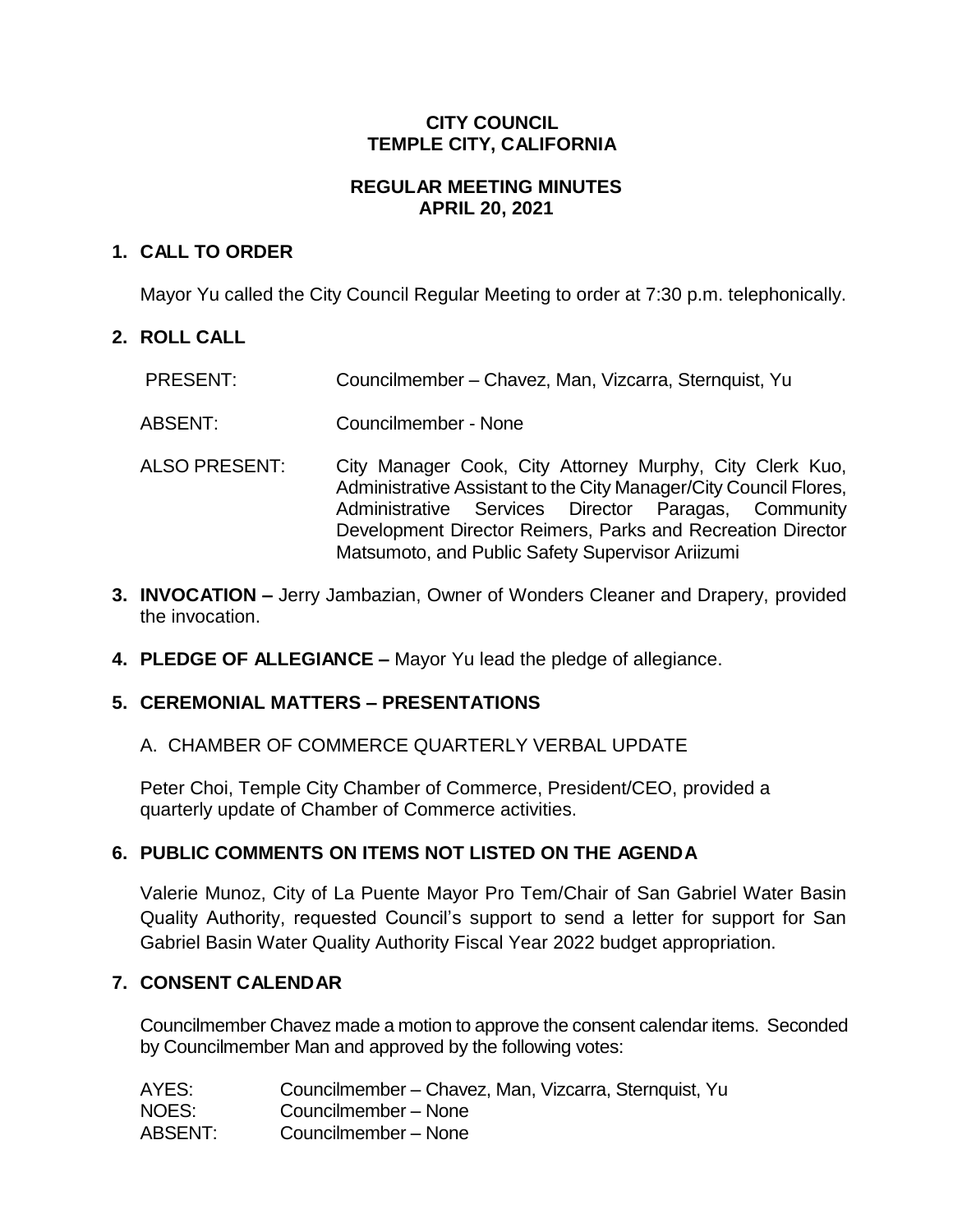#### ABSTAINED: Councilmember – None

## A. [APPROVAL](https://ca-templecity.civicplus.com/DocumentCenter/View/16136/7A_CCM---2021-04-06) OF MINUTES

The City Council is requested to review and approve the Minutes of the Regular City Council Meeting of April 6, 2021.

Action: Approved.

### B. PLANNING [COMMISSION ACTION](https://ca-templecity.civicplus.com/DocumentCenter/View/16123/7B_PC-Actions---from-2021-3-23_final)

The City Council is requested to receive and file actions of the Planning Commission Meeting of March 23, 2021.

Action: Received and filed.

## C. [APPROVAL OF PERMITS TO SELL FIREWORKS AND ENFORCEMENT](https://ca-templecity.civicplus.com/DocumentCenter/View/16124/7C_Fireworks_Staff-Report_final)  [EFFORTS FOR THE 2021](https://ca-templecity.civicplus.com/DocumentCenter/View/16124/7C_Fireworks_Staff-Report_final) SEASON

As set forth in Temple City Municipal Code 3-1-13, fireworks stand permits may be issued per season to eligible non-profit associations or corporations. The code also regulates permit application procedures, qualifications of permittees, and operation of stands. The City Council is requested to consider applications submitted by nine non-profit organizations and groups to raise funds to support their respective activities.

Action: Approved the nine applications submitted for fireworks permits for the 2021 season.

### D. [AUTHORIZATION TO EXECUTE A MEMORANDUM OF AGREEMENT WITH THE](https://ca-templecity.civicplus.com/DocumentCenter/View/16125/7D_VMT_Staff-Report-MOA-with-SGVCOG_final)  [SAN GABRIEL VALLEY COUNCIL OF GOVERNMENTS TO PREPARE A](https://ca-templecity.civicplus.com/DocumentCenter/View/16125/7D_VMT_Staff-Report-MOA-with-SGVCOG_final)  [REGIONAL VEHICLE-MILE-TRAVELLED \(VMT\) MITIGATION FEE STRUCTURE](https://ca-templecity.civicplus.com/DocumentCenter/View/16125/7D_VMT_Staff-Report-MOA-with-SGVCOG_final)  [PROGRAM](https://ca-templecity.civicplus.com/DocumentCenter/View/16125/7D_VMT_Staff-Report-MOA-with-SGVCOG_final)

The City Council is requested to consider entering into a Memorandum of Agreement with the San Gabriel Valley Council of Government to develop a Regional VMT Mitigation Fee Structure Program to provide a streamlined, region wide, consistent, cost efficient, and transparent fee program to mitigate VMT.

Action:

- 1 Authorized the City Manager to execute the Memorandum of Agreement with the San Gabriel Valley Council of Government, for an amount not to exceed \$10,000; and
- 2. Appropriated \$10,000 from the Measure M (Los Angeles County Traffic Improvement Plan) reserves into Account 42-930-53-4271 (Planning Program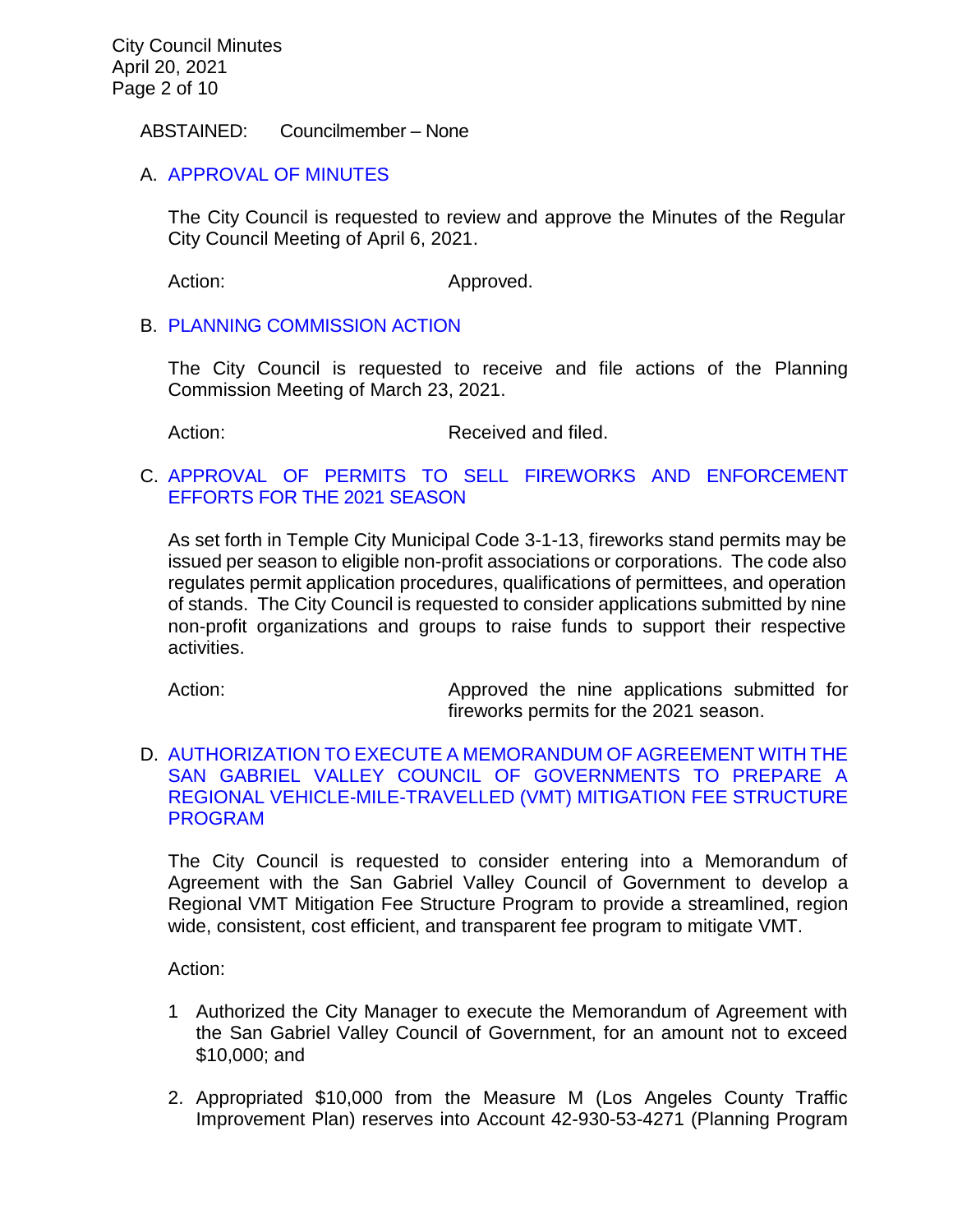Contract Services) for the Regional Vehicle Miles Traveled Mitigation Fee Structure Program.

### E. [APPROVAL OF SEVENTH AMENDMENT TO THE AGREEMENT WITH EIDE](https://ca-templecity.civicplus.com/DocumentCenter/View/16126/7E_Eide-Bailly_Staff-Report--Seventh-Amendment-to-Agreement-with-Eide-Bailly_final)  [BAILLY, LLP FOR PROFESSIONAL AUDIT SERVICES](https://ca-templecity.civicplus.com/DocumentCenter/View/16126/7E_Eide-Bailly_Staff-Report--Seventh-Amendment-to-Agreement-with-Eide-Bailly_final)

The City Council is requested to authorize a seventh amendment to the agreement for professional audit services with Eide Bailly, LLP.

Action: Authorized a seventh amendment to the agreement with Eide Bailly, LLP, extending their independent audit services for Fiscal Year 2020- 2021.

### F. [ADOPTION OF RESOLUTION NO. 21-5522](https://ca-templecity.civicplus.com/DocumentCenter/View/16127/7F_CC-Warrant_Reso-No-21-5522-042021) APPROVING PAYMENT OF BILLS [FOR FISCAL YEAR 2020-21](https://ca-templecity.civicplus.com/DocumentCenter/View/16127/7F_CC-Warrant_Reso-No-21-5522-042021)

The City Council is requested to adopt Resolution No. 21-5522 authorizing the payment of bills.

Action: Mathematic Mediated Resolution No. 21-5522.

### **8. PUBLIC HEARING**

### A. [INTRODUCTION AND FIRST READING OF ORDINANCE NO. 21-1055](https://ca-templecity.civicplus.com/DocumentCenter/View/16128/8A_Grocery-Store_staff-report_final) [AMENDING ARTICLE 9-1T \(SPECIAL USES\) OF THE ZONING CODE RELATED](https://ca-templecity.civicplus.com/DocumentCenter/View/16128/8A_Grocery-Store_staff-report_final)  [TO NEW GROCERY STORES](https://ca-templecity.civicplus.com/DocumentCenter/View/16128/8A_Grocery-Store_staff-report_final)

The City Council is requested to consider adoption of the proposed ordinance to set citywide performance standards on grocery stores to be established after the date the ordinance becomes effective.

City Manager Cook gave a brief introduction of the proposed ordinance.

Community Development Director Reimers gave a summary of the staff report.

City Council asked questions and made comments regarding the proposed ordinance.

Mayor Yu opened the public hearing.

Jim Amen, Super A Foods, spoke against allowing another grocery store in the same shopping center.

Hearing no further request to speak, Mayor Yu closed the public hearing.

City Council made final comments.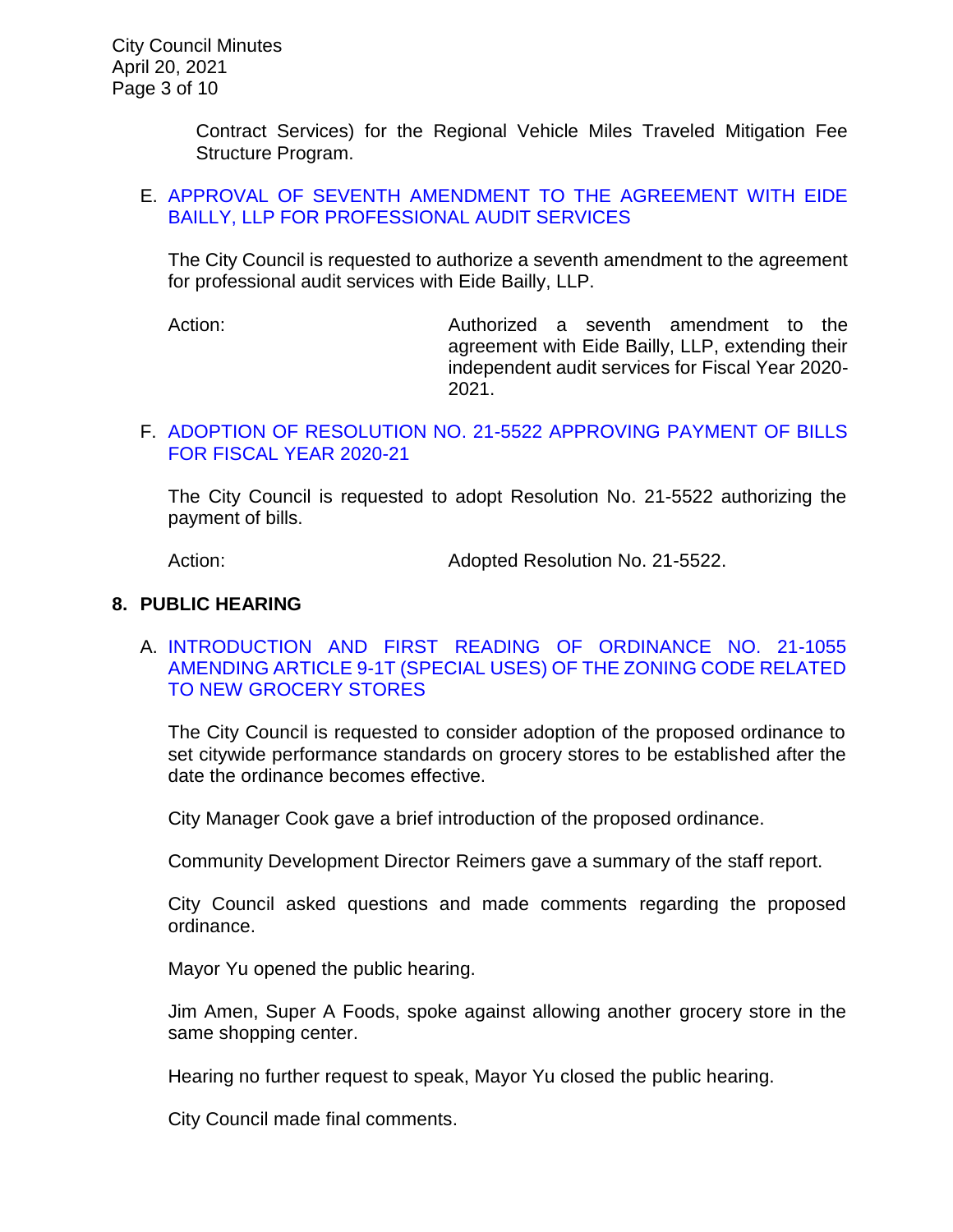City Council Minutes April 20, 2021 Page 4 of 10

> Councilmember Man made a motion directing staff to bring this ordinance back on May 4, 2021, addressing the points outlined by City Manager Cook and comments provided by Council:

- 1. Percentage of uses for recycling;
- 2. Outdoor display and use;
- 3. Definition of kiosk;
- 4. Add a component in the ordinance to loosen limitation so that the City has some discretion and not be bound by the variance process.

Seconded by Mayor Yu and approved by the following votes:

| AYES:      | Councilmember - Chavez, Man, Vizcarra, Sternquist, Yu |
|------------|-------------------------------------------------------|
| NOES:      | Councilmember - None                                  |
| ABSENT:    | Councilmember - None                                  |
| ABSTAINED: | Councilmember - None                                  |

Councilmember Man amended his motion allowing staff to bring the revised ordinance back to Council on May 18, 2021. Seconded by Mayor Pro Tem Sternquist and approved by the following votes:

| AYES:      | Councilmember – Chavez, Man, Vizcarra, Sternquist, Yu |
|------------|-------------------------------------------------------|
| NOES:      | Councilmember - None                                  |
| ABSENT:    | Councilmember - None                                  |
| ABSTAINED: | Councilmember - None                                  |

### B. [INTRODUCTION AND FIRST READING OF ORDINANCE NO. 21-1056](https://ca-templecity.civicplus.com/DocumentCenter/View/16129/8B_Public-Food-Market_staff-report_final)  [AMENDING ARTICLE 9-1T \(SPECIAL USES\) OF THE ZONING CODE RELATED](https://ca-templecity.civicplus.com/DocumentCenter/View/16129/8B_Public-Food-Market_staff-report_final)  [TO PUBLIC FOOD MARKETS](https://ca-templecity.civicplus.com/DocumentCenter/View/16129/8B_Public-Food-Market_staff-report_final)

The City Council is requested to consider adoption of the proposed ordinance establishing regulations for public market uses not only for the Crossroad Specific Plan, but also citywide.

Community Development Director Reimers gave a summary of the staff report.

City Council asked questions and made comments regarding the proposed ordinance.

Councilmember Chavez left the meeting at 9:10 p.m. and returned at 9:11 p.m.

Councilmember Vizcarra left the meeting at 9:13 p.m.

City Council recessed the meeting at 9:13 p.m. and returned with all members present at 9:23 p.m.

Mayor Yu opened public hearing. Hearing no request to speak, Mayor Yu closed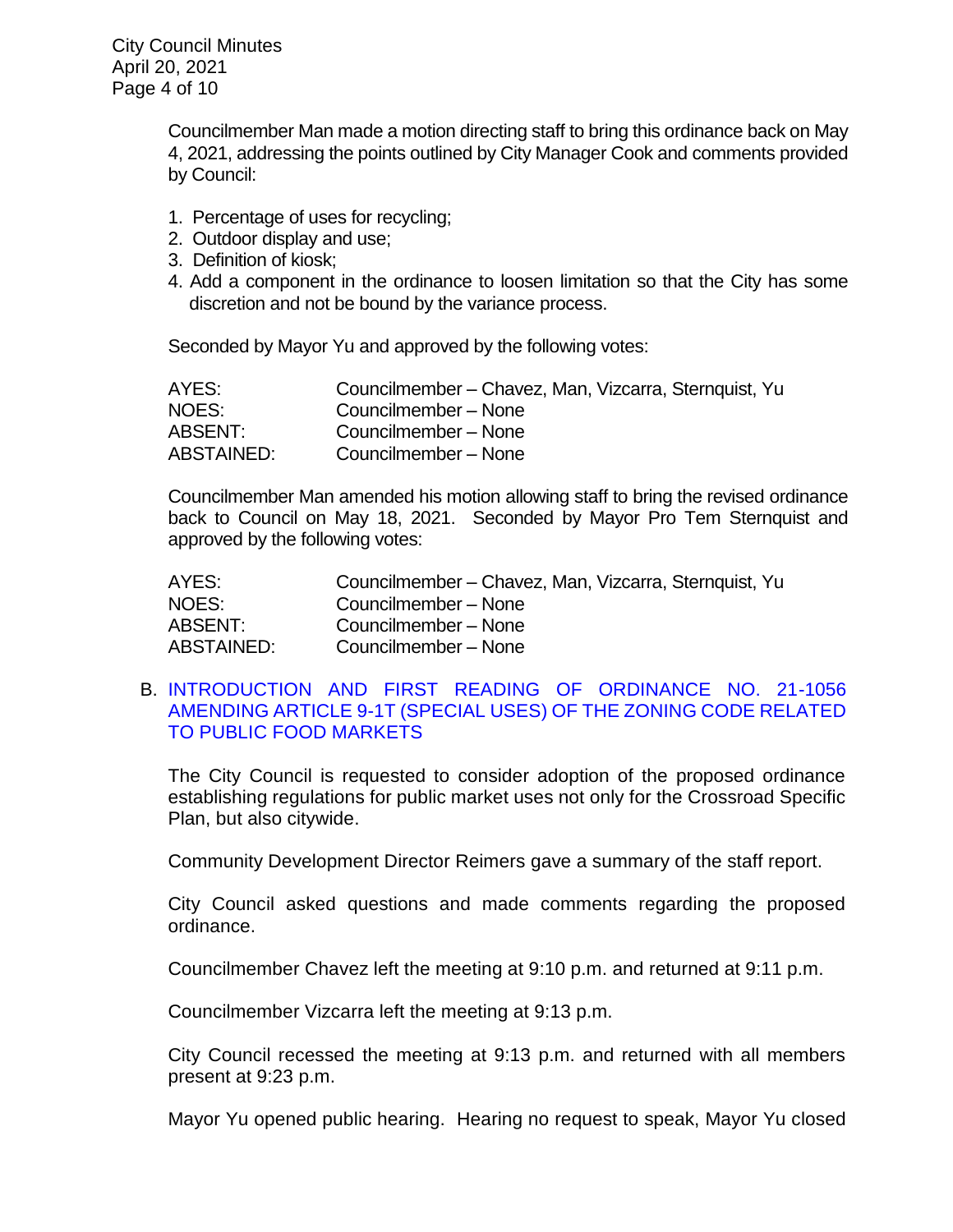public hearing.

City Council made final comments.

City Attorney Murphy left the meeting at 9:36 p.m. due to technical difficulties and returned at 9:37 pm.

Councilmember Chavez made a motion to:

- 1. Introduce Ordinance No. 21-1056 for first reading by title only, amending Article 9-1t (special uses) of the Zoning Code related to public food markets;
- 2. Waive further reading of Ordinance No. 21-1056; and
- 3. Schedule the second reading of Ordinance No. 21-1056 for May 4, 2021 with the suggested amendment to paragraph G and K of the ordinance (remove last sentence in paragraph K regarding setting the building back and amend paragraph G as discussed by Council - alcohol sales for offsite consumption must be limited to 1 tenant per 30,000 square feet. This change is consistent with the Planning Commissioner's intent that onsite alcohol consumption in restaurants is not subject to this limitation.

Seconded by Councilmember Man and approved by the following votes:

| AYES:      | Councilmember – Chavez, Man, Vizcarra, Sternquist, Yu |
|------------|-------------------------------------------------------|
| NOES:      | Councilmember - None                                  |
| ABSENT:    | Councilmember - None                                  |
| ABSTAINED: | Councilmember - None                                  |

City Clerk Kuo read the title of the ordinance into record.

### C. [INTRODUCTION AND FIRST READING OF ORDINANCE NO. 21-1054](https://ca-templecity.civicplus.com/DocumentCenter/View/16130/8C_Crossroad-Specific-Plan_Staff-Report_FINAL)  [AMENDING THE CROSSROAD SPECIFIC PLAN](https://ca-templecity.civicplus.com/DocumentCenter/View/16130/8C_Crossroad-Specific-Plan_Staff-Report_FINAL)

The City Council is requested to consider adoption of the proposed ordinance making amendments to the Crossroad Specific Plan (CS) with recommendations to balance competing goals such as fulfilling the CSP vision, achieving the City's economic development goals, adding housing to the CSP to take pressure off single-family neighborhoods, and the realities of present ownership and leasing constraints.

City Manager Cook gave a brief overview regarding the timing of adopting the proposed ordinance.

Community Development Director Reimers gave a summary of the staff report.

City Council asked questions and made comments regarding the proposed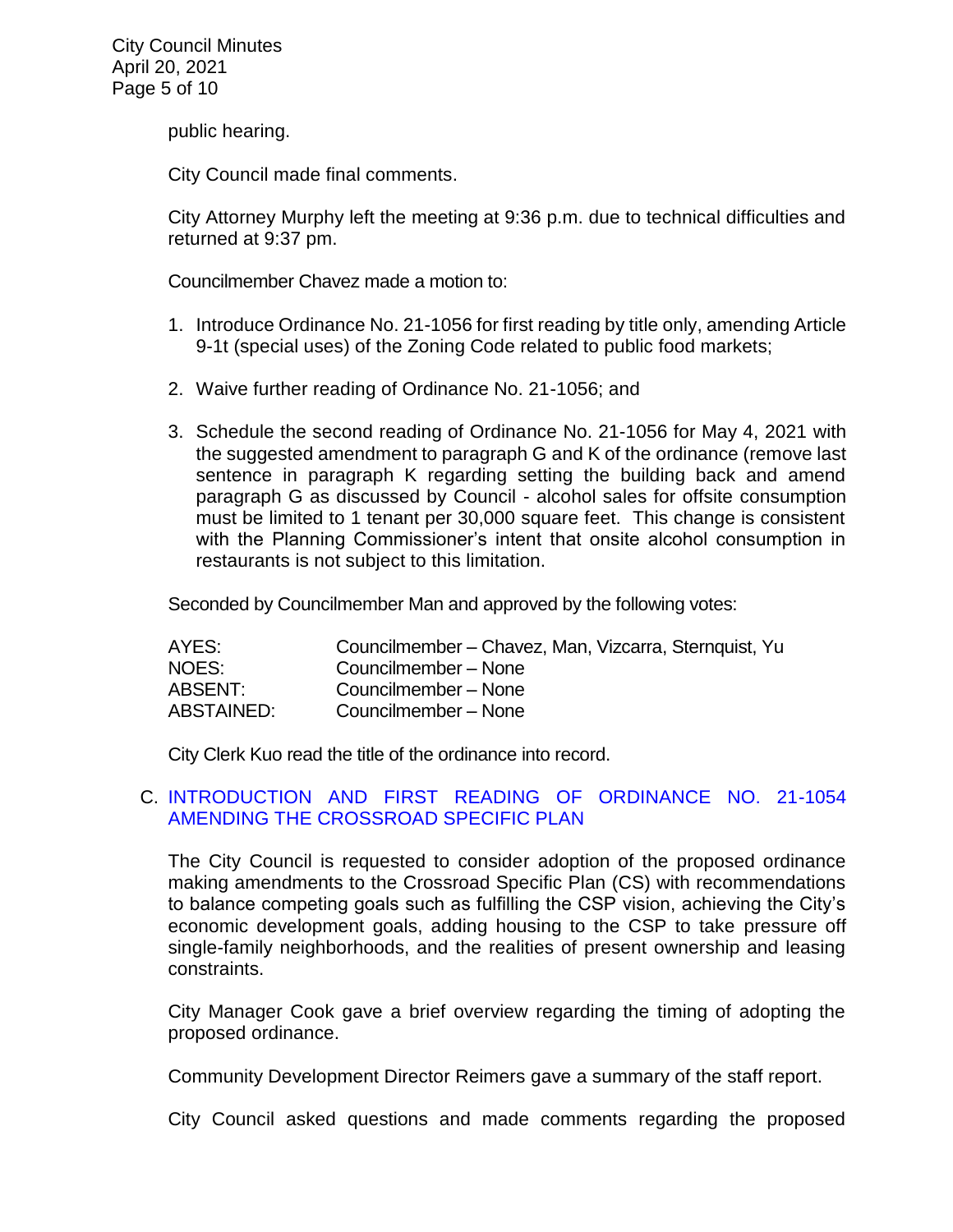City Council Minutes April 20, 2021 Page 6 of 10

ordinance.

Mayor Yu opened the public hearing.

City Clerk Kuo read email comment from Kenny Chung, regarding installation of electric vehicle charging station requirement and how it affects existing parking requirement.

Community Development Director Reimers responded to the public comment and stated that the requirement to provide for electrical vehicle charging station would be proportional to the work that is being done on the site. If it is only a small amount of work that is being done, then it is possible that electrical vehicle charging station would not be required (i.e., tenant improvement replacing one use with another).

Hearing no further request to speak, Mayor Yu closed public hearing.

City Council made final comments.

Councilmember Man made a motion to:

- 1. Introduce Ordinance No. 21-1054 for first reading by title only, amending the Crossroad Specific Plan;
- 2. Waive further reading of Ordinance no. 21-1054; and
- 3. Schedule the second reading of Ordinance No. 21-1054 for May 4, 2021.

Seconded by Councilmember Vizcarra and approved by the following votes:

| AYES:      | Councilmember - Chavez, Man, Vizcarra, Sternquist, Yu |
|------------|-------------------------------------------------------|
| NOES:      | Councilmember - None                                  |
| ABSENT:    | Councilmember - None                                  |
| ABSTAINED: | Councilmember - None                                  |

City Clerk Kuo read the title of the ordinance into record.

#### **9. UNFINISHED BUSINESS**

#### A. [TEMPLE CITY LIBRARY ART PROJECT](https://ca-templecity.civicplus.com/DocumentCenter/View/16131/9A_TC-Library-Art-Enhancement_Staff-Report_final)

As the Temple City Library Renovation Project is nearing completion, the fabrication and installation of the Library Art Project needs to be initiated soon. The City Council is requested to approve the use of City's Public Arts Fund to move forward with the fabrication of the acrylic pieces, entryway threshold piece, screen printing and secure the technical assistance of art installers.

City Manager Cook gave a summary of the staff report.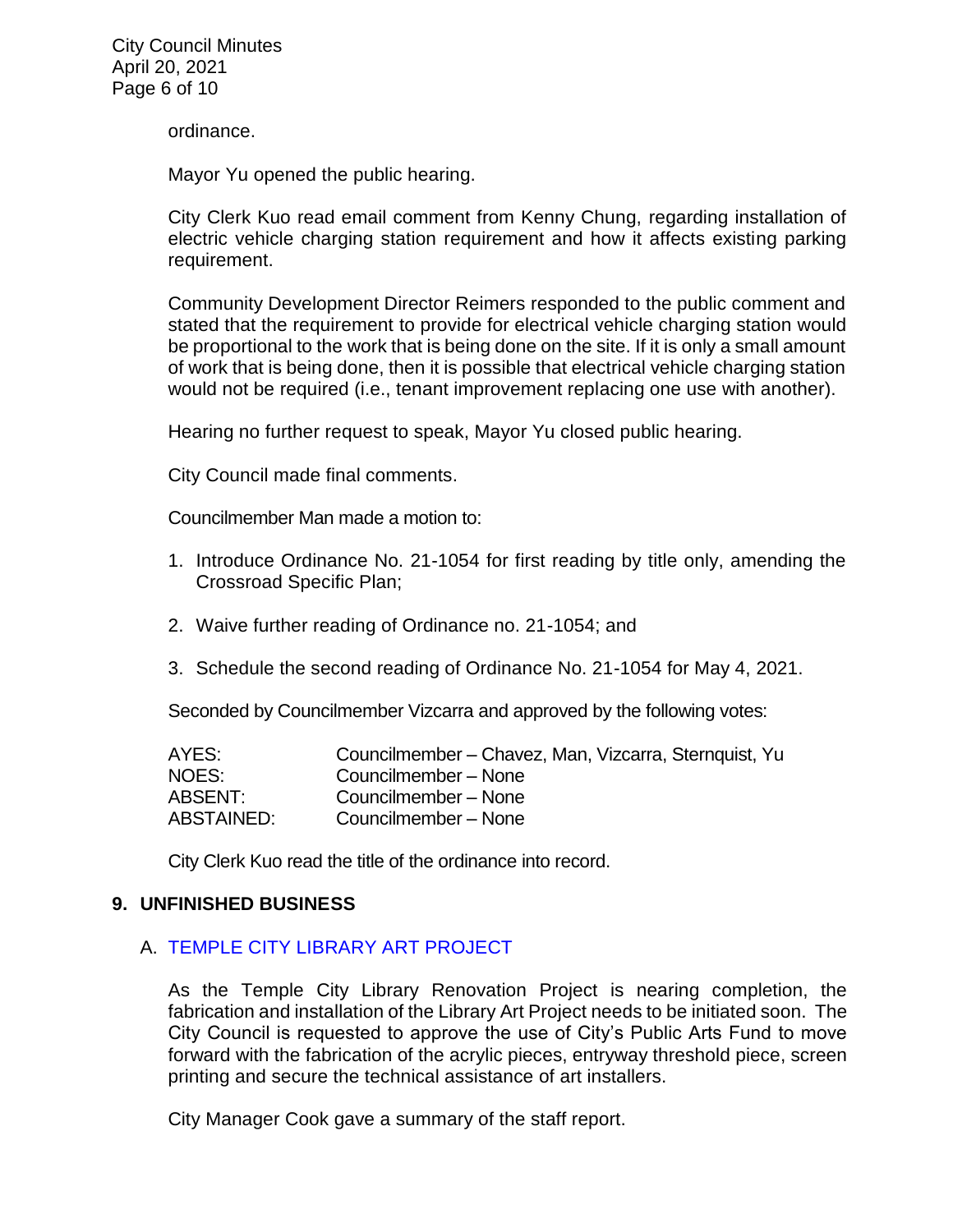City Council asked questions and made comments regarding the art project.

Mayor Yu opened public comment. Hearing no request to speak, Mayor Yu closed public hearing.

City Council made final comments.

Councilmember Chavez made a motion to:

- 1. Appropriate \$34,000 from the City Public Art fund for the Library Art Project;
- 2. Authorize that any additional donations or payments from the County of Los Angeles or other entities for this Library Art Project be reimbursed to the City Public Art Fund; and
- 3. Authorize the City Manager to execute agreements with subcontractors for fabrication work, printing, lighting, and installation with the following vendors; Graphic Spider, Klus Lighting, Grahic Two, R and R Electric, Gander and White, and Louise Griffin to fabricate artwork, lighting, and installation with a total project cost not to exceed \$132,000.

Seconded by Councilmember Man and approved by the following votes:

| AYES:      | Councilmember - Chavez, Man, Vizcarra, Sternquist, Yu |
|------------|-------------------------------------------------------|
| NOES:      | Councilmember - None                                  |
| ABSENT:    | Councilmember - None                                  |
| ABSTAINED: | Councilmember - None                                  |

#### **10. NEW BUSINESS**

### A. [CONSIDERATION TO RECOMMENCE ENFORCEMENT OF OVERNIGHT](https://ca-templecity.civicplus.com/DocumentCenter/View/16132/10A_Overnight-Parking_Staff-Rporrt-_final)  [PARKING RESTRICTIONS](https://ca-templecity.civicplus.com/DocumentCenter/View/16132/10A_Overnight-Parking_Staff-Rporrt-_final)

The City Council is requested to consider recommencement of overnight parking enforcement and provide direction to staff.

City Manager Cook gave a brief introduction on the enforcement of overnight parking.

Public Safety Supervisor gave a summary of the staff report.

City Council asked questions and made comments regarding the overnight parking enforcement.

Mayor Yu opened public comment. Hearing no request to speak, Mayor Yu closed public hearing.

City Council made final comments.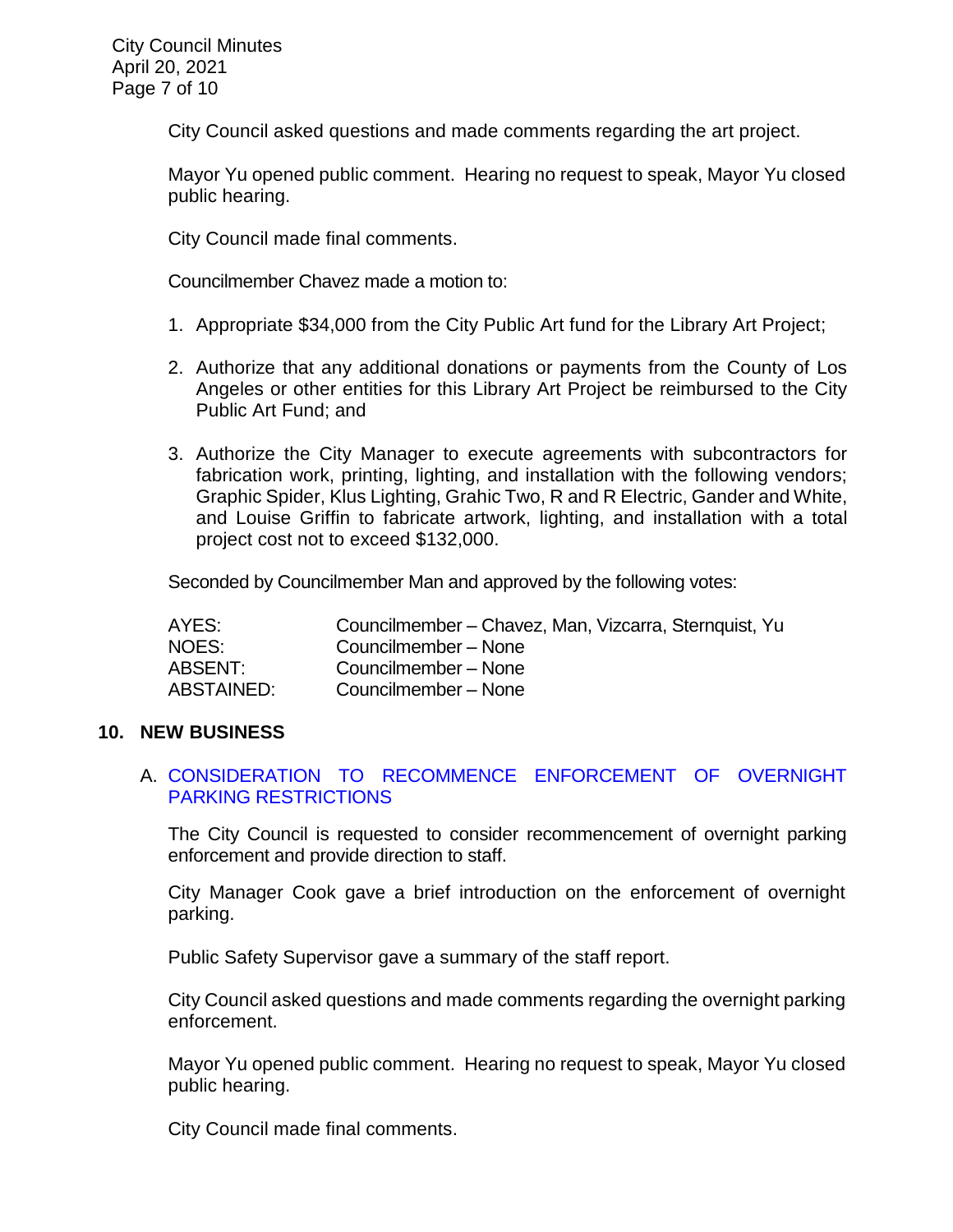City Council Minutes April 20, 2021 Page 8 of 10

> Councilmember Chavez made a motion to resume overnight parking enforcement on October 5, 2021 with a 75-day warning period. Seconded by Councilmember Vizcarra and approved by the following votes:

| AYES:      | Councilmember – Chavez, Man, Vizcarra, Sternquist, Yu |
|------------|-------------------------------------------------------|
| NOES:      | Councilmember - None                                  |
| ABSENT:    | Councilmember - None                                  |
| ABSTAINED: | Councilmember - None                                  |

### B. DISCUSSION REGARDING CITY COMMISSION [RECRUITMENT](https://ca-templecity.civicplus.com/DocumentCenter/View/16133/10B_City-Commission-Recruitment_Staff-Report_final)

The City Council is requested to have a discussion and provide staff directions regarding filling the commissioner seats with term expiring on June 30, 2021.

City Clerk Kuo gave a summary of the staff report.

City Council asked questions and made comments regarding the commissioner recruitment.

Mayor Yu opened public comment. Hearing no request to speak, Mayor Yu closed public hearing.

City Council made final comments.

Mayor Pro Tem Sternquist made a motion to reappoint incumbent city commissioners with terms expiring on June 30, 2021 for another two year term. Seconded by Councilmember Vizcarra and approved by the following votes:

| Councilmember – Man, Vizcarra, Sternquist, Yu |
|-----------------------------------------------|
| Councilmember - Chavez                        |
| Councilmember - None                          |
| Councilmember - None                          |
|                                               |

- **11. UPDATE FROM CITY MANAGER** announced the upcoming COVID vaccine clinic in the city on April 26 and that we are accepting appointments from the public to enter City Hall to conduct city business.
- **12. UPDATE FROM CITY ATTORNEY** -- commented on Assembly Bill 339 and will continue to monitor the bill (requirement that all meetings to provide the public an opportunity to comment on proposed legislations in person and remotely via a telephonic and an internet-based service option).

# **13. COUNCIL REPORTS REGARDING AD HOC OR STANDING COMMITTEE MEETINGS**

A. SCHOOL DISTRICT/CITY STANDING COMMITTEE (Councilmember Man and Councilmember Chavez) – Formed 1/3/2012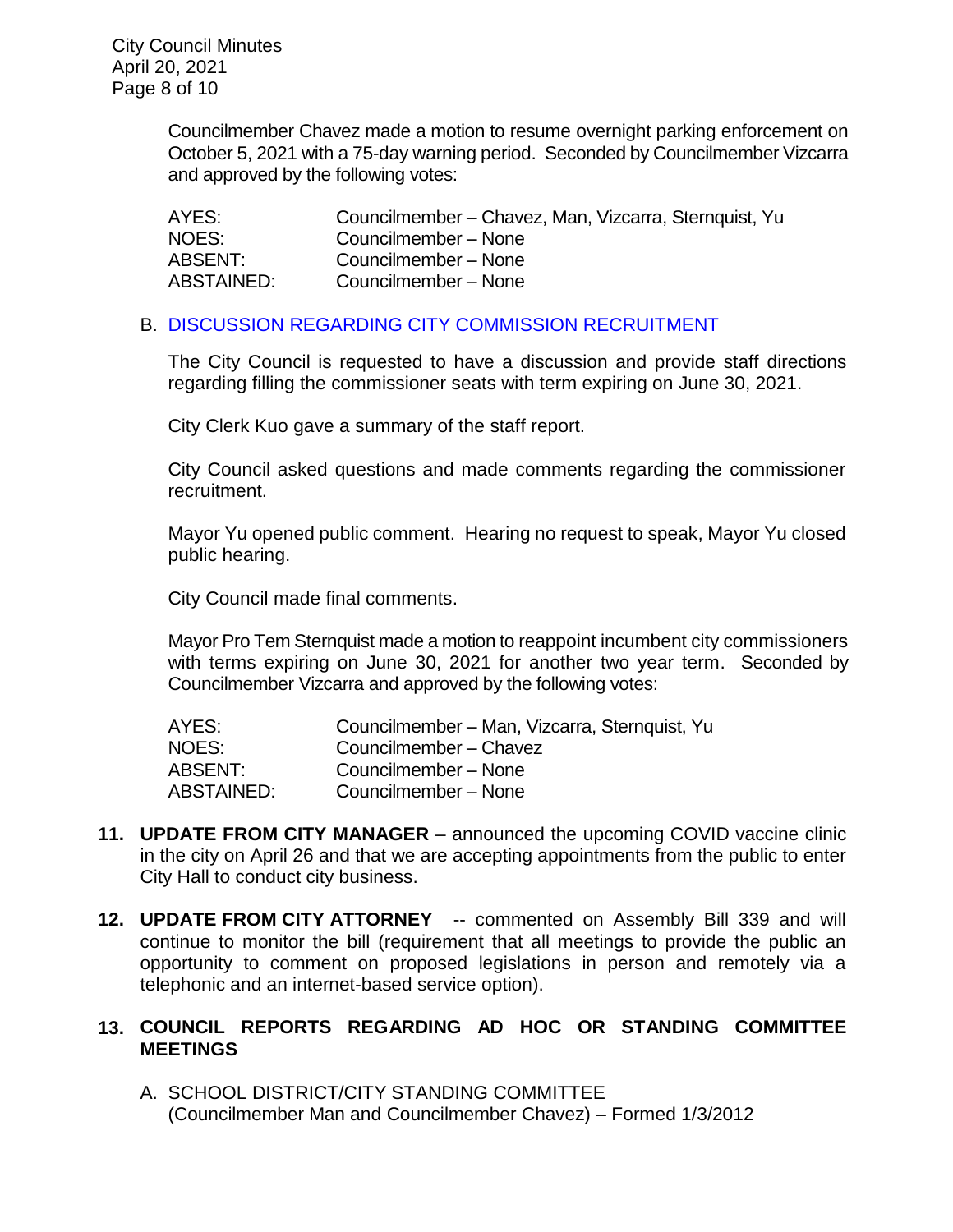City Council Minutes April 20, 2021 Page 9 of 10

No report.

B. LAS TUNAS DOWNTOWN REVITALIZATION STANDING COMMITTEE (Councilmember Chavez and Mayor Yu) – Formed 2/18/2014

No report.

C. FUTURE DEVELOPMENT OF CITY PROPERTIES STANDING COMMITTEE (Mayor Yu and Councilmember Man) – Formed 2/18/2014

No report.

D. AUDIT STANDING COMMITTEE (Councilmember Chavez and Mayor Yu) – Formed 7/15/2014

No report.

E. FACILITIES, PUBLIC WORKS, AND INFRASTRUCTURE STANDING **COMMITTEE** (Mayor Yu and Councilmember Man) – Formed 4/4/2017

No report.

F. PRIMROSE PARK ART ELEMENT AD HOC (Councilmember Vizcarra and Mayor Yu) – Formed 5/19/20

No report.

G. City Based Homeless Plan Standing Committee (Councilmember Vizcarra and Mayor Pro Tem Sternquist) – Formed 3/16/21

No report.

H. City Commissioner Recruitment Ad Hoc Committee (Councilmember Man and Councilmember Vizcarra) – Formed 3/16/21

No report.

### **14. COUNCIL ITEMS SEPARATE FROM THE CITY MANAGER'S REGULAR AGENDA**

- A. COUNCILMEMBER CHAVEZ reported out on the recent Temple City Coalition meeting that he attended regarding helping the homeless.
- B. COUNCILMEMBER MAN expressed appreciation to staff and Transtech for the Primrose Park virtual groundbreaking.